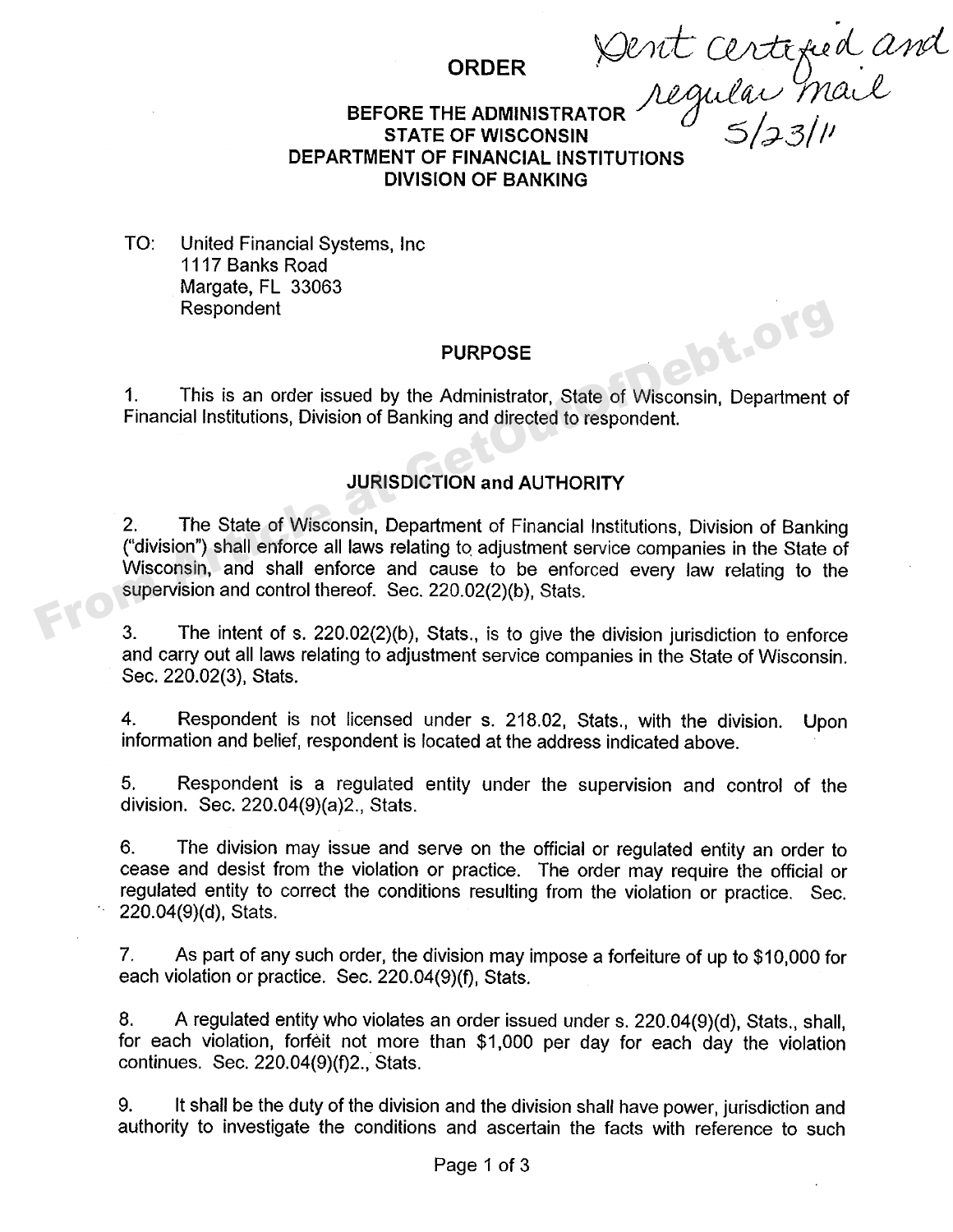companies and upon the basis thereof to issue special orders in execution of or supplementary to s. 218.02, Stats. Sec. 218.02(7), Stats,

## **FINDINGS**

### **The division finds as follows:**

10. Respondent was properly served with a Notice of Hearing and Notice of Prehearing Conference ("Notice") issued by the division. Ex. I. Pursuant to this Notice, respondent was directed to provide an answer, and appear at a prehearing conference and hearing.

11. On or about May 5, 2011, the division received respondent's answer, which was filed by respondent's "Customer Service Manager," Jaime Lyons. The answer indicated respondent would send, by federal express, refund checks to and, and  $\sim$  The refund checks, with copies of the checks and the federal express tracking numbers to the division, were to be sent to and by May 13, 2011. The division did not receive copies of the refund checks or the federal express tracking numbers. **Ex. ll.** 11. On or about May 5, 2011, the division received respondent's answer, which was filed by respondent's "Customer Service Manager," Jaime Lyons. The answer indicate respondent would send, by federal express, refund checks

12. Respondent failed to appear at the prehearing conference and hearing,

13. By its failure to appear at the hearing, respondent is in default. As a result of the default, respondent has admitted to the matters asserted and the violations set forth in the Notice, pursuant to s.  $220.04(9)(d)$ , Stats., and ss. DFI--Bkg 11.11 and 11.12, Admin. Code.

#### **ORDER**

### **Based on the foregoing, IT IS HEREBY ORDERED AS FOLLOWS:**

14. Respondent shall immediately discontinue any and all violations of s. 218.02, Stats., and ch. DFl-Bkg 73, Admin. Code.

15. Respondent shall pay to the division a forfeiture in the amount of \$10,000. The payment shall be made out to the "Department of Financial Institutions" and shall be received by the division no later than June 15, 2011.

16. Respondent shall issue a refund check  $t$  for any and all monies that have been paid to respondent by . The refund check shall be forwarded to the division, along with a letter of explanation to and a stamped envelope<br>addressed to and the check made pavable to a the letter and the a are the check made payable to . The letter, and the stamped envelope shall be received by the division no later than June 15, 2011.

17. Respondent shall issue a refund check to  $\cdot$   $\cdot$  for any and all monies that have been paid to respondent by The refund check shall be forwarded to the division, along with a letter of explanation to and a stamped envelope addressed to along with a letter of explanation to and a stamped envelope addressed to The check made payable to  $\mathbf{r} = \mathbf{r}$ , the letter, and the stamped envelope shall be received by the division no later than June 15, 2011.